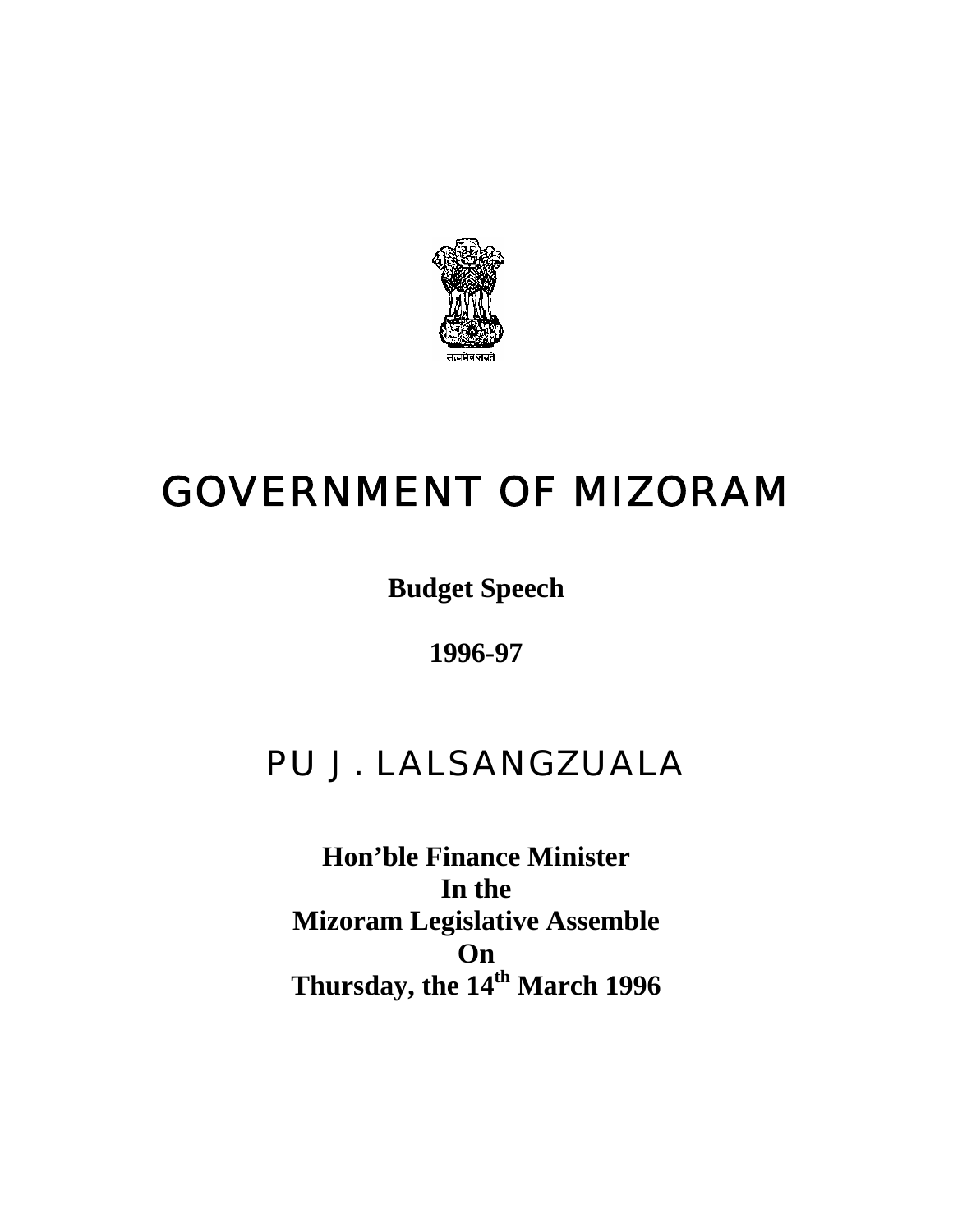Sir,

 May I have your permission to present to the House the Revised Estimates for the year 1995-96 and the Budget Estimates for the year 1996-97.

2. Let me, Sir, at the outset, submit that the Budget Estimates for the year 1996-97 which I propose to present are interim in nature. Honourable Members know that our budget is heavily dependent on the flow of resources from the Centre. As much as 93 percent of our budget is sustained by the Central support. Because of the ensuing general elections in the country, the Central Government has deferred finalization of the Plan outlay and the Central support for 1996-97. As such, there is no clear picture available about the quantum of funds from the Centre. Further, the Planning Commission has also not yet finalized the State Plans. Under the circumstances, it is not possible to project expenditure levels for the next year in a realistic manner.

3. The current year has been an year of some achievements and some sacrifices. The Planning Commission, after fixing the Plan outlay at Rs.227 crore, allocated additional assistance to the tune of Rs.22 crore, consisting of Rs.10 crore for the Capital Project, Rs.8 crore for the Indo-Myanmar trade and Rs.4 crore for the State University. Thus, the total size of the State Plan rose to Rs.249 crore with the Central support as high as Rs.283 crore. This has been a unique achievement and while we congratulate ourselves for it, we also owe our gratitude to the Planning Commission for their generous allocation to take care of our development needs.

4. In my speech last year, I had mentioned about our undertaking given to the Planning Commission to raise additional resources of Rs.20.61 crore towards funding the Plan in the current year. I take pleasure to inform the Honourable Members that we have acquitted ourselves creditably by fulfilling this undertaking. In this connection, I would like to draw the attention of the Honorable Members to the active deliberation of the Mizoram Resources Mobilization and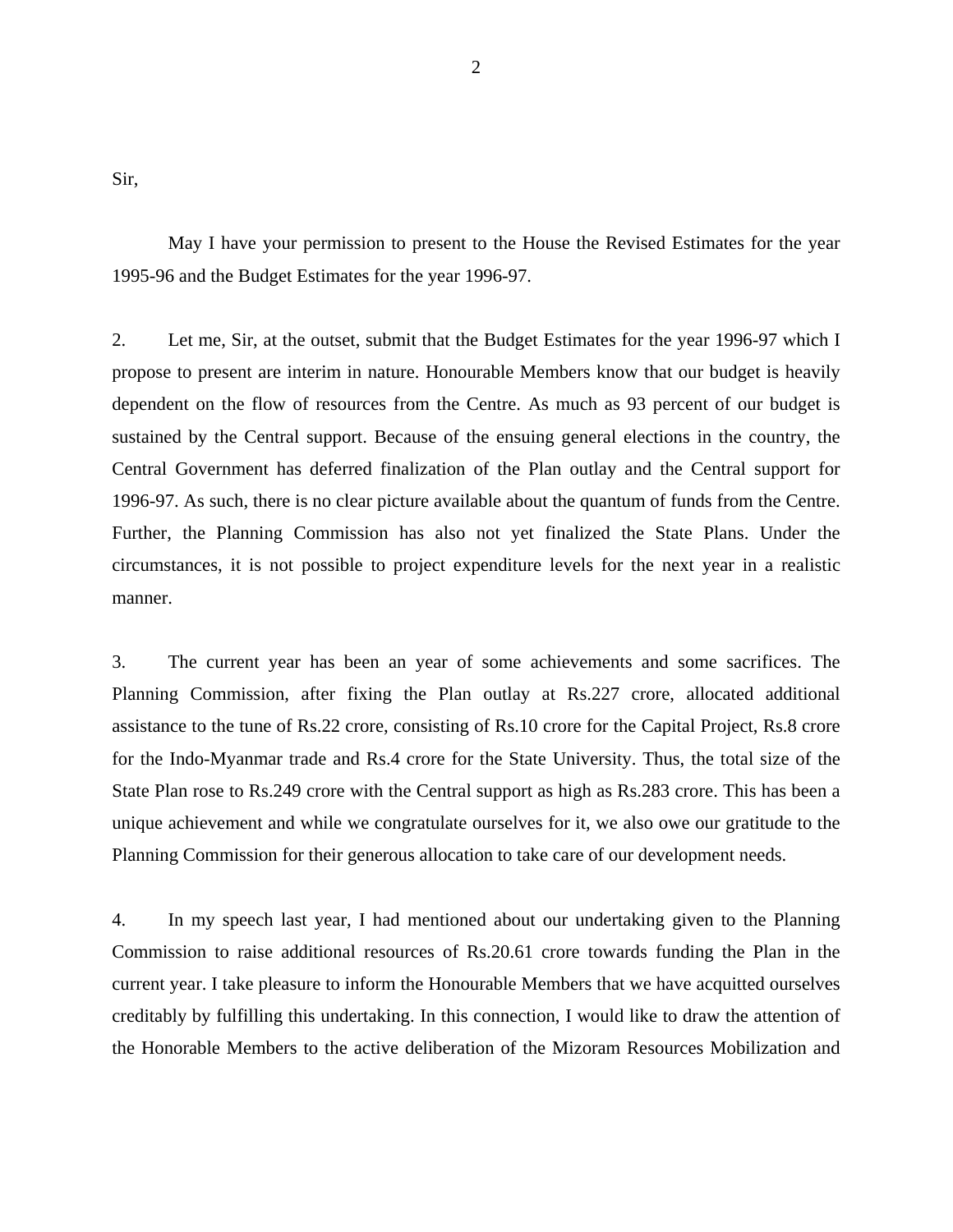Taxation Enquiry Committee under the Chairmanship of the Chief Secretary which has held three sittings during the current year and gave useful and far-reaching recommendations to help raise additional resources to fund our Plan. Some of these recommendations like revision of bus fares and rates of profession tax, extension of passenger tax to taxis, introduction of tax on cable T.V. operators and imposition of composite tax/fee on tourist buses and taxis have already been implemented, which have brought an additional revenue to the tune of Rs.55 lakhs. The Government has also decided to introduce in the State the system of use of Revenue Stamp of Re 1 on all payments of Rs.500 and above. The modalities are being worked out.

5. I made a mention about sacrifices. As part of our efforts to raise resources, we were committed to impound D.A. increases and Interim Relief of Government employees. But for the unstinted cooperation extended by employees in agreeing to the scheme of impounding and crediting to their respective GPF accounts, we could have faced financial problems. Sir, I would like to make an earnest appeal to the Honourable Members to join me in conveying our sincere thanks to our employees for this sacrifice in the face of mounting pressures on their personal budget.

6. Sir, my heart bleeds when I talk of the Chhimtuipui disaster that struck last year. It is said that the strength of the people is really seen in adversity and how they cope with it. It goes to the credit of the people that they bore the brunt stoically despite huge losses to lives and property. In any adversity like this, availability of funds to restore the damaged property and rebuild the economy is always limited and the task is daunting. Besides releasing Rs.1.20 crore from the Calamity Relief Fund, saving from the budget also enabled releasing an additional amount of Rs.2.36 crore for restoration work. Our appeal to Government of India resulted in further assistance of Rs.4.71 crore. We have also received generous financial help to the tune of Rs.35.13 lakhs from private and voluntary agencies like Churches, non-government organizations (NGOs) and individuals and we are beholden to them for this wonderful gesture. At this juncture, I would like to take the opportunity to thank our Honourable Prime Minister for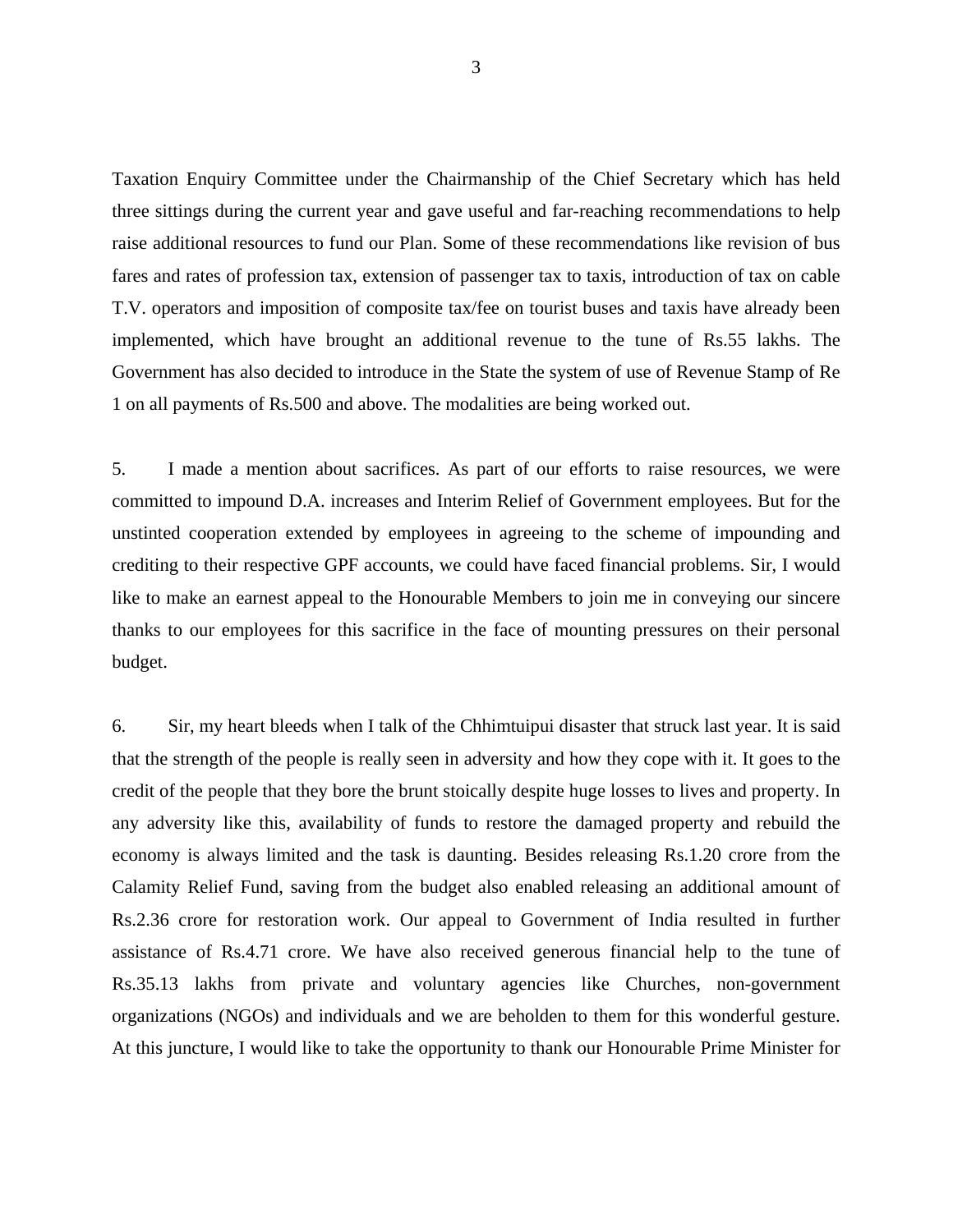this generous cash assistance to the tune of Rs.50, 000 to each of the bereaved families who lost their kith and kin in the tragedy. I once again salute the brave hearts of our people and the sacrifices they had to make under the circumstances.

## **TENTH FINANCE COMMISSION**

7. In my last speech I made a mention of the Tenth Finance Commission. I take pleasure to inform the Honourable Members that the per capita transfer of resources to Mizoram under the recommendations of the Tenth Finance Commission is the highest among the States. The total devolution recommended by the Commission to Mizoram for the period 1995-2000 is Rs.1802.01 crore – Rs.1398.37 crore by way of tax-shares and Rs.403.64 crore by way of grantsin-aid – representing a step-up of 76.5 percent over the recommendations of the Ninth Finance Commission for the preceding five-year period 1990-95. Apart from the revenue gap grants of Rs.331.19 crore, the other grants include Rs.57 crore for the development of Lengpui Airport, Rs.2.82 crore for Police housing, Rs.4.31 crore for up gradation of some selected services, Rs.3.32 crore for improvement of local (rural and urban) administration and Rs.5 crore as contribution towards the Calamity Relief Fund. The special grants-in-aid of Rs.57 crore for the Lengpui Airport was in addition to Rs.20 crore allocated earlier by the Planning Commission for the two years 1994-95 and 1995-96. Another notable feature of the report of Tenth Finance Commission is that Mizoram, for the first time, came to have a share, though small, out of the grants-in-aid earmarked for distribution to States by way of compensation in lieu of the repealed tax on the railway passenger fares. This was in recognition of a stretch of railway-line entering the State upto Bairabi.

#### **PLAN OUTLAYS**

8. I mentioned that the total size of the State Plan in the current year is Rs.249 crore with Central support being Rs.283 crore. On present indications, we are expected to spend Rs.234 crore only in the current year. The shortfall of Rs.15 crore is under the externally aided projects. We have approached Overseas Economic Cooperation Fund (OECF) of Japan through the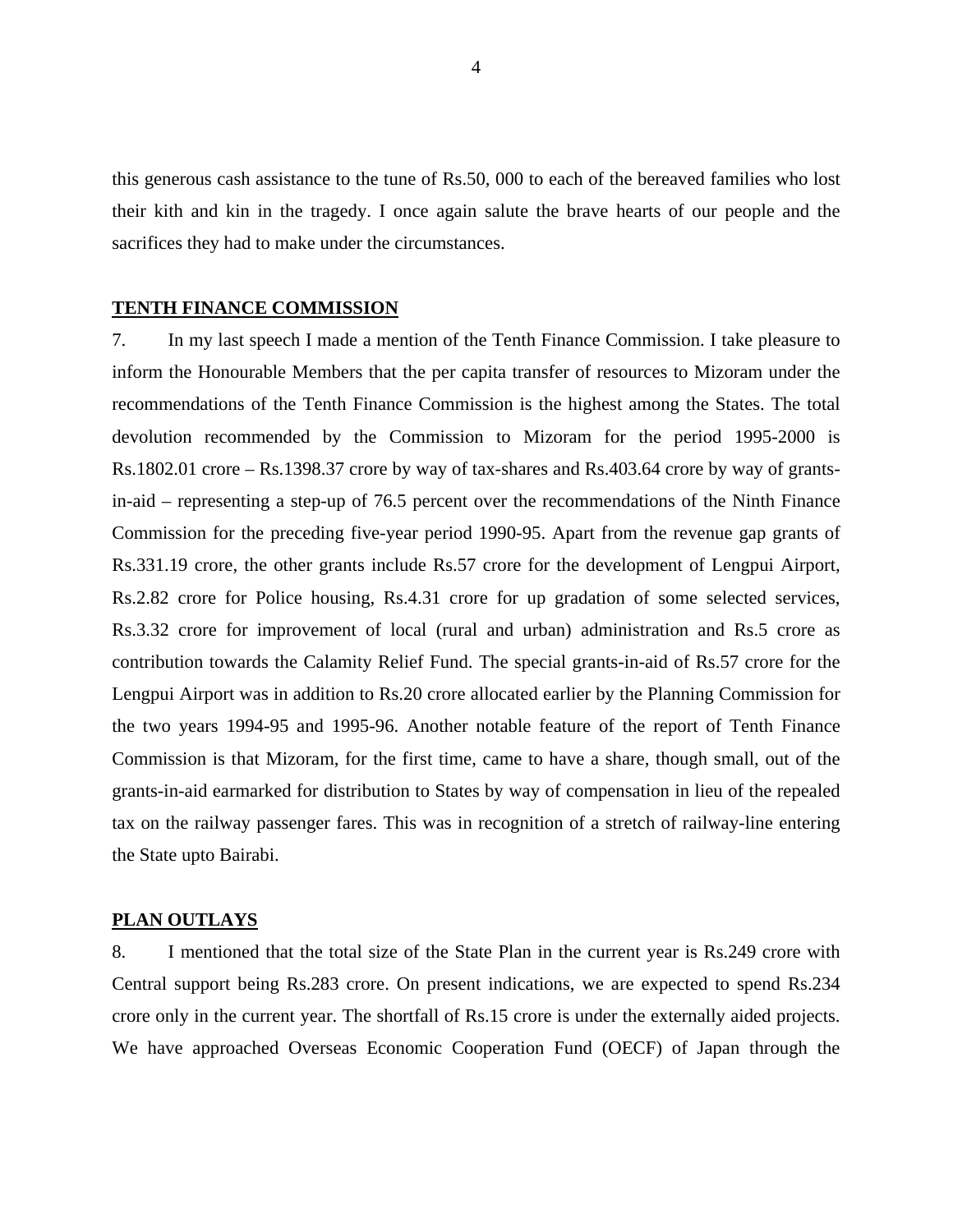Government of India, for assistance for the Tuirial Hydel Project and a fact-finding team is likely to visit the State early next year. In addition to the State Plan, the expenditure on Centrally Sponsored Schemes is estimated at Rs.57.55 crore and on N.E.C.Schemes at Rs.16.13 crore. An extra outlay of Rs.8.05 crore is on schemes funded by the Rural Electrification Corporation and the Power Finance Corporation. For the next year, we have, as directed by the Planning Commission, tentatively assumed the outlay on the Plan at the same level as the normal Plan in the current year. The Plan expected to be finalized by the Planning Commission after general elections will be reflected only in the regular budget for 1996-97 to be presented later.

#### **REVISED ESTIMATES FOR 1995-96**

9. With an overall surplus of Rs.4.67 crore during 1994-95, the current year (1995-96) opened with a deficit of Rs.27.25 crore. The Revised Estimates framed now for 1995-96 reveal a closing deficit of Rs.41.21 crore. Though there is a deterioration of resources to the tune of Rs.18.63 crore over the last year, bulk of this deterioration was only technical in nature in the sense that the expenditure corresponding to the assistance of Rs.14.96 crore received at the fag end of the last year for payment of rental charges to those whose property was utilized by the security forces during the counter-insurgency operations, had to be provided in the Revised Estimates for the current year.

10. From the receipts angle , the current year proved quite difficult. For this year (1995-96), the Tenth Finance Commission had estimated a deficit of Rs.293.78 crore in the Mizoram's non-Plan Revenue Account. To cover the same fully, they assumed devolution of Rs.146.53 crore by way of tax-shares and recommended a general grants-in-aid of Rs.147.25 crore for the balance. However, the tax-share allocated by the Government of India was reduced to Rs.135.09 crore on account of expected shortfall in the revenue from the Union Excise Duties. Our Honourable Chief Minister took up the matter with the Union Finance Minister with a plea to compensate us for this shortfall through a corresponding increase in the quantum of the grants-in-aid, in compliance with the true spirit underlying the Finance Commission's assessment. This, however,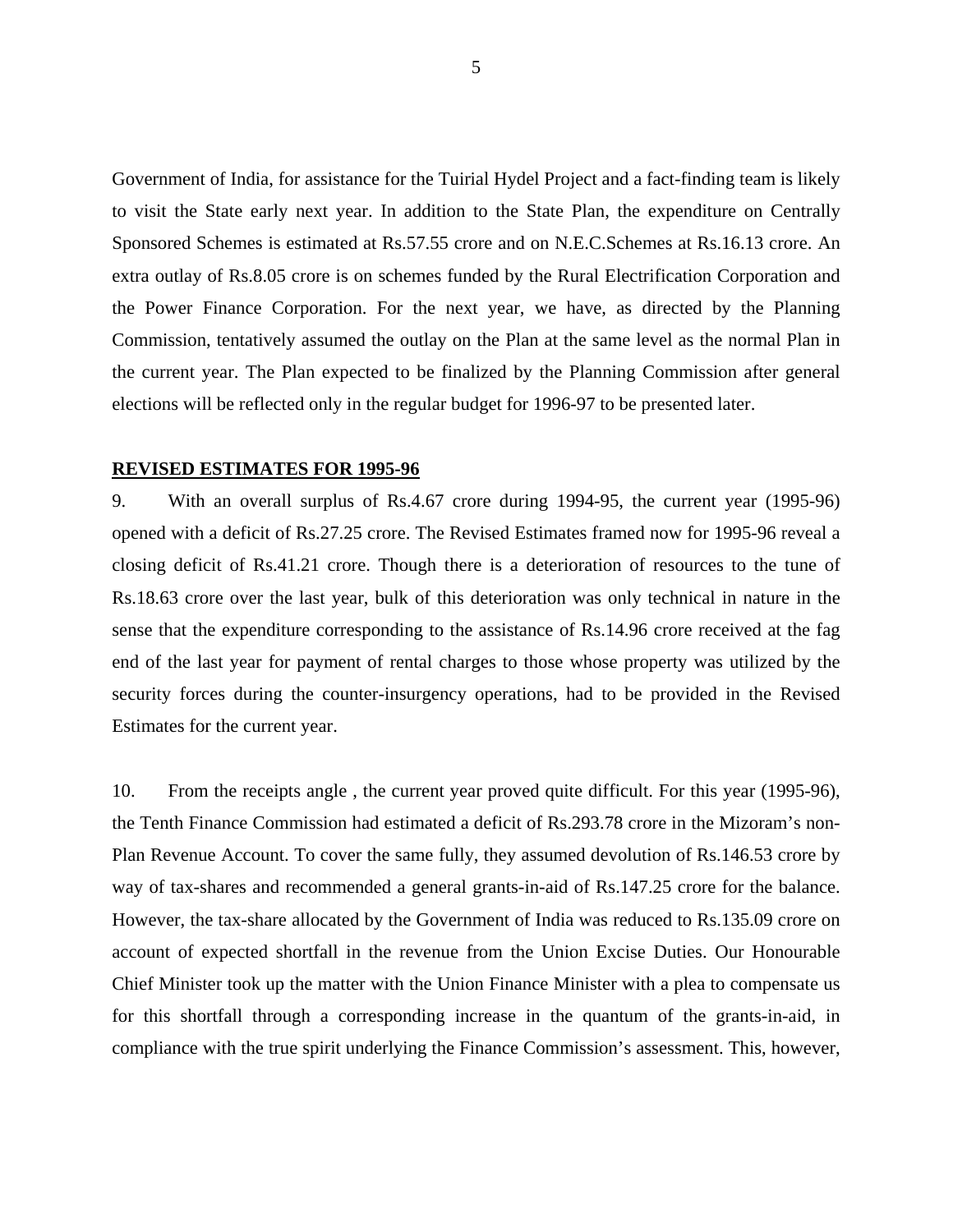did not materialize. There was further erosion in our receipts in the form of a recovery of Rs.10.05 crore from our tax-share on account on the excess payment stated to have been made in 1992-93.

11. The Budget Estimates for the current year as presented by me last year had shown an overall surplus of Rs.8.72 crore. As compared to this, the Revised Estimates framed now show a deficit of Rs.13.96 crore. Apart from the shortfall in the State's tax-shares, there were certain inescapable increases in expenditure also. The non-Plan expenditure has grown from Rs.308.30 crore in the B.E. stage to Rs.381.64 crore at the R.E. stage. One of the reasons as stated above, was the provision for the payment of rental charges which had to be made in the Revised Estimates. Besides, provision had to be made for payment of compensation to those whose property was damaged during the counter-insurgency operations, corresponding to the grants-inaid of Rs.18.36 crore received from the Government of India. There was extra expenditure also because of massive landslides in the southern parts of the State. Also, I had deliberately not made provision in the Budget Estimates for payment of two installments of DA due to employees in the fond hope that this burden would by absorbed by the departments through economy in their normal budget allocations. This, however, could not be absorbed. Further, payment of Interim Relief also had to be made to employees including arrears for the period September 1993 to March 1995. However, as already stated, due to cooperation extended by our employees, much of these could be impounded in GPF accounts.

## **BUDGET ESTIMATES FOR 1996-97**

12. On the basis of the Revised Estimates for 1995-96, the next year 1996-97 is expected to open with a deficit of Rs.41.21 crore. One of the foremost considerations before me while framing the budget for the next year was to reduce this deficit to the utmost extent possible. With the cooperation of different departments, I have succeeded in framing a surplus budget for 1996- 97. The budget shows a surplus of Rs.4.47 crore against the deficit of Rs.13.96 crore as per the Revised Estimates for the current year, showing an improvement of Rs.18.43 crore. This was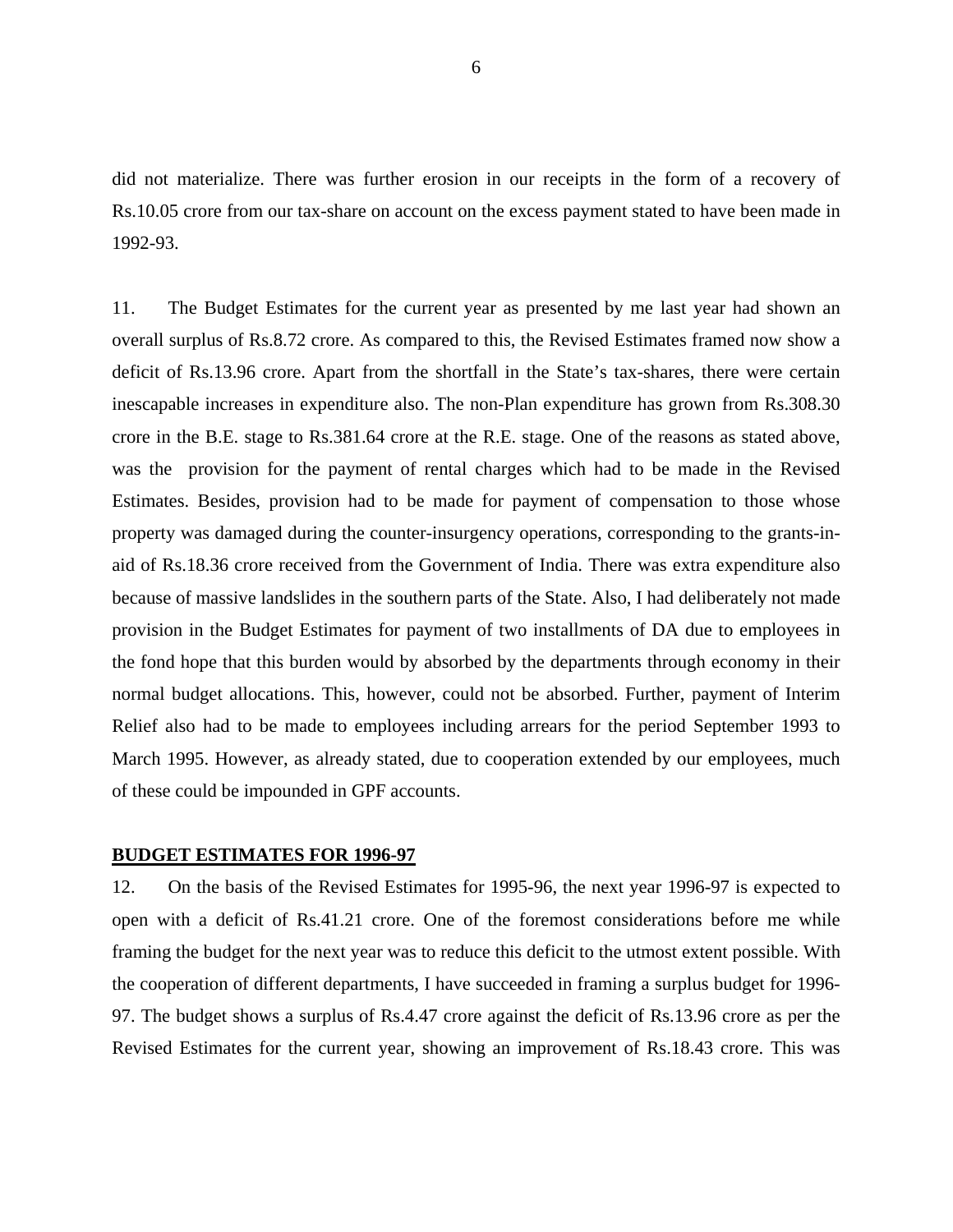possible mainly through the avoidance of inessential expenditure and containment of the growth of other non-Plan expenditure. I hope to maintain this trend in the final budget for the year.

13. The Budget Estimates show a surplus of Rs.97.89 crore on Revenue Account, with revenue receipts placed at Rs.581.82 crore and revenue expenditure at Rs.483.93 crore. However, with a huge deficit of Rs.94.85 crore on Capital Account, there is a small surplus of Rs.3.04 crore only in the Consolidated Fund. The Public Account also reveals a small surplus of Rs.1.43 crore. With the overall surplus of Rs.4.47 crore, the closing deficit is estimated at Rs.36.74 crore.

14. Taking the budget as a whole, total disbursements in 1996-97 amount to Rs.643.10 crore consisting of Rs.257.08 crore on Plan account and the remaining Rs.386.02 crore on non-Plan account. The Central support comes to Rs.599.74 crore, accounting for 93.26 percent of the aggregate budget.

15. As stated earlier, the outlay on the State Plan and the Central assistance therefore are tentatively pitched in the budget at the level of the current year only. Provision has also not been made in the budget for the fresh installments of D.A., which the Government may have to pay to the employees next year. Following the report of the Fifth Central Pay Commission expected early next year, the State Government may also have to go in for extensive pay-revision for its employees. On the other hand, the Government may have to go in for further additional resource mobilization on the basis of the recommendations of the Mizoram Resources Mobilization and Taxation Enquiry Committee, which is in session. I propose to take up all these aspects at the time of framing the final budget for the year 1996-97.

16. Before I close, I want to make an earnest appeal. Our demand on the limited resources is ever growing as the Government expenditure is increasing year after year. As per the recommendations of the Tenth Finance Commission, the non-plan gap grant is shrinking every